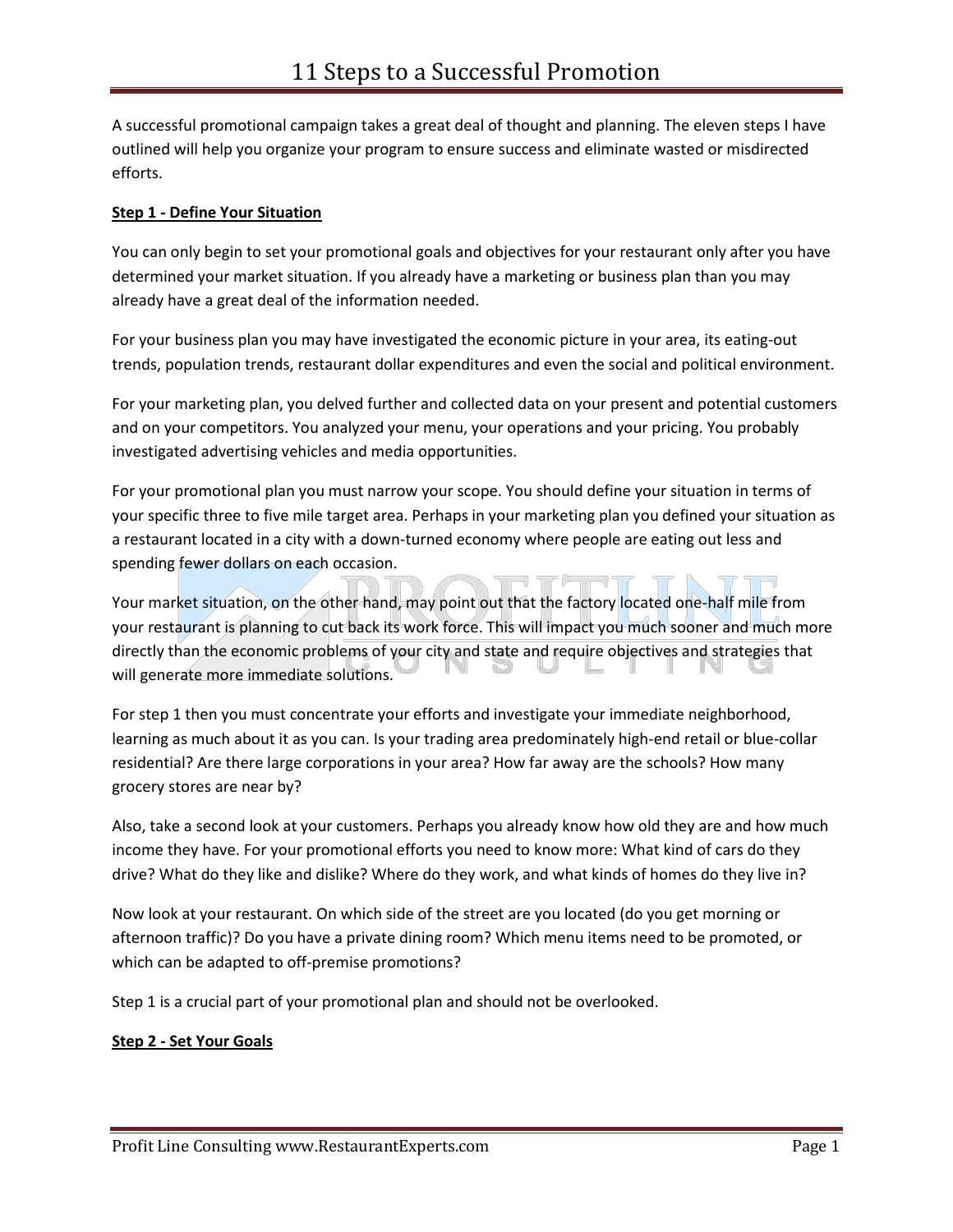A goal is generally defined as a statement expressed in broad terms describing a "state" you wish to achieve. It is not bound by time or weighed down by specifics.

The goals you set must be visionary and expansive. The objectives you set must be consistent with reality. Your goal may be to double the size of your business, however, the reality is you have limited resources, and you must deal with the competition in your trading area. A goal of a 15% increase over prior year may be more realistic as well as attainable.

Strategies are the methods by which you are going to achieve your objectives, and the tactics are the specific detailed action plans required for implementation of your strategies. In their book, Bottom-Up Marketing, Al Ries and Jack Trout speak of a tactic as an idea. "When you look for a tactic, you are looking for an idea. A tactic must have a competitive angle in order to have a chance of success. This does not necessarily mean a better product or service, but rather there must be an element of differentness".

# Promotional Goal Setting

Suppose you own a Mexican restaurant. It is a mid-priced restaurant that serves a selection of homemade Mexican dishes to predominately blue-collar families. You are located in a city with a depressed economic situation, and the largest factory in your target area is reducing hours.

Your overall marketing goal may be to position yourself as a restaurant where families can dine as inexpensively as they can at home.

Your marketing goal would be to become recognized as the favorite eating place of families in your neighborhood. Goal setting can only be accomplished after you have analyzed your market situation. Your goals are determined by your problems and opportunities. Once you recognize the problems, goal setting becomes much easier.

Another aspect of goal setting is to consider what your entire budget for advertising and marketing is. You should determine at this point how much you will have to spend on the promotion so when you reach Step 7 (Divide Budget Dollars), you will know how much is available for each program.

## **Step 3 - Communicate With Your Employees**

Without a doubt, the most important ingredient in a successful promotional campaign is your employees. It is with their assistance and their enthusiasm that will turn your promotional efforts into sales. They are the ones primarily responsible for carrying out your plans.

Begin by calling a meeting to introduce your employees to your marketing campaign. This is the time to explain the value of the campaign to the overall success of the restaurant. During this meeting you must encourage and enthuse your employees of the importance of promotional activities.

During the meeting be sure to solicit feedback. They may suggest something you may have overlooked.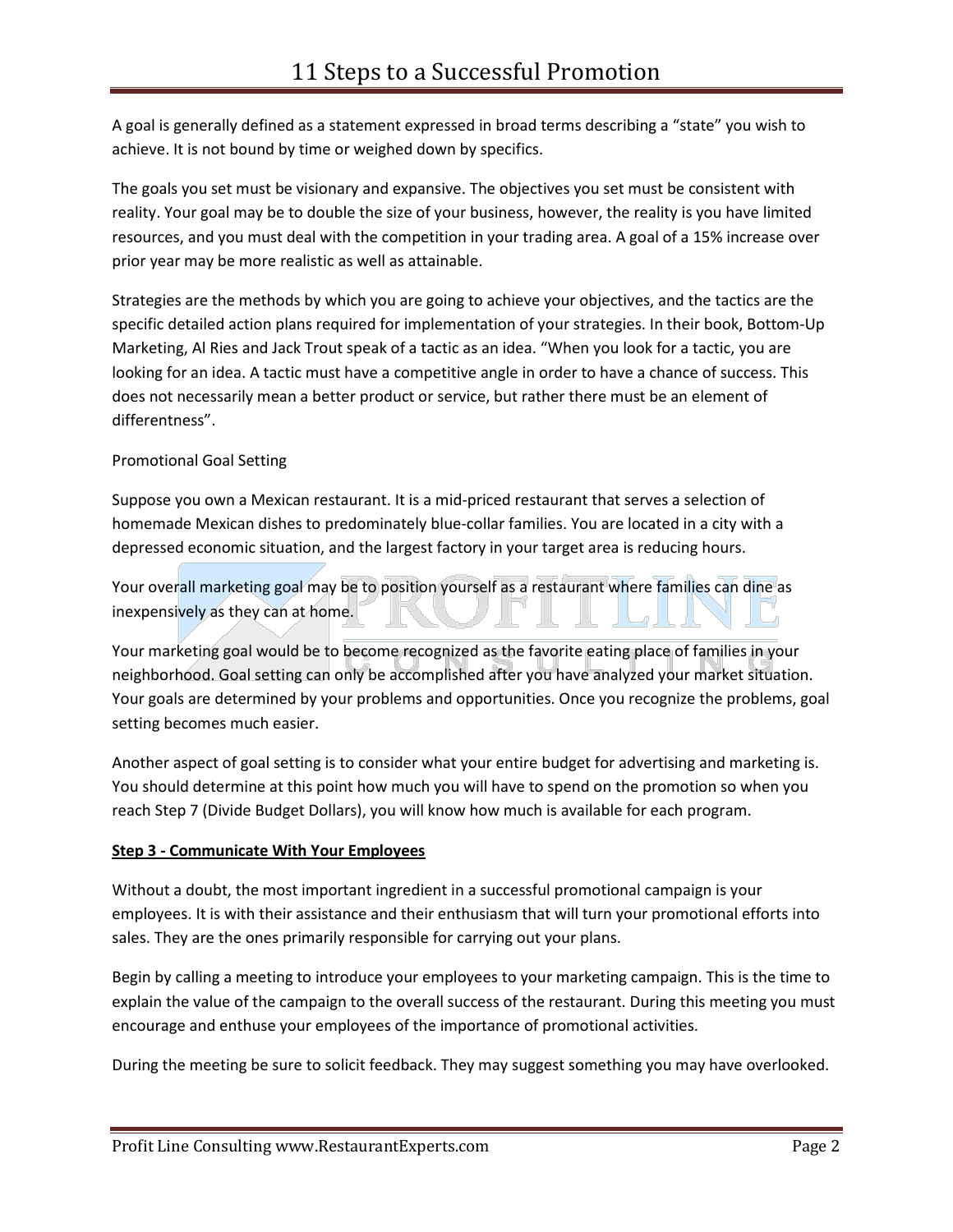Here is an outline for your promotional meeting:

1) Welcome and introductions. Begin your meeting on a high note. Be positive. Make this a pat-on-theback session.

2) Explain the promotion and the impact it can have on the success of the restaurant. Explain what's in it for them. Outline the marketing goals you have established for the restaurant.

3) Emphasize that this is a team effort, and as a team you must determine the best methods to achieve these goals.

4) Share the responsibility by selecting a team captain or a promotions coordinator. By sharing the responsibilities you will reinforce their team participation and help ensure success.

5) Discuss your target area. Ask your employees for additional information about their neighborhood that you may have overlooked when defining your situation.

6) Ask for volunteers to work on the next stage of the planCthe very important stage of information collection.

7) Assign tasks. Make sure that everyone becomes involved. Be specific about what they are to do and when it should be finished.

8) Set a date for your next meeting. State clearly which assignments should be finished by that date.

By communicating effectively with your employees you will be ensuring the success of your program.

## **Step 4 - Establish your Objectives**

With the current information about your target area that you collected when you defined your situation (step 1) and that you obtained from your employees, you are now ready to establish your objectives.

Begin by reviewing your goals. Remember that goals are the broad, open-ended statements that you set forth based on your market situation. Your objectives are derived from your goals.

One of your objectives might be to increase the number of Family Size pizzas ordered in the months of October and November by 15%.

The reason you have established this as an objective is based on your knowledge of your pricing, your margins and the desires of your customers.

You know that you are the only restaurant in the neighborhood that offers a pizza as large as your Family Size, which can feed 6 people or more.

You also recognize that with the economic situation in your target area, parents will be searching for the least expensive way to feed their families.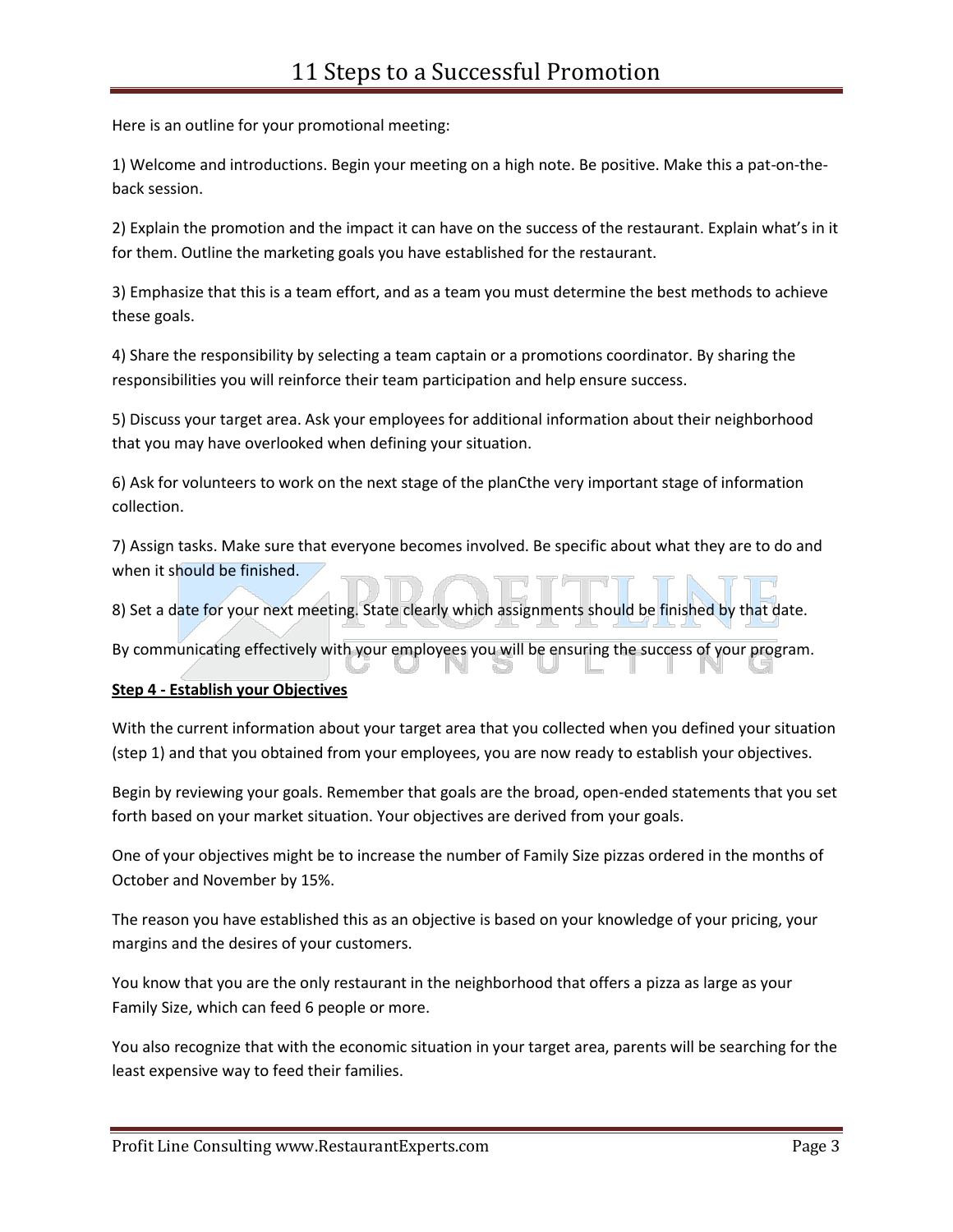All of these reasons have led you to establish an appropriate objective for your efforts. As you establish other objectives for your marketing program, remember that they, too, must relate to your goals and to your market situation.

For example, let's say you find out that a direct competitor (with more advertising dollars) is moving in across the street, your problem is an awareness issue among your target audience. You can't outspend your competitor to achieve a higher "top mind awareness," so you must out-think them. A Local Store marketing Program is a natural solution. Your goal might be to position yourself as the neighborhood restaurant owned by a local resident. Your objective would be to increase your customer's awareness of you as a local owner and operator who is actively involved in the community.

As you begin to establish objectives, remember these rules:

1) Objectives must express a desired result. A desired result may be growth, efficiency, or awareness.

2) Objectives must be stated in measurable terms. Measurable terms may include sales, profits, number of items sold, target deadlines or time frames.

### **Step 5 - Collect the Necessary Information**

This is one of the most important steps in developing a successful promotional program. You must get to know everything about your community and your trading area in order to take advantage of opportunities to increase your business.

Collecting information should be the responsibility of everyone on your promotional committee. The Area Information Collection List at the end of this section defines areas that you should be researching for names, contacts and dates. Assign each of your committee members a specific area and give them a deadline for returning the information to you.

There are other ways to obtain the contact names and lists for your marketing efforts besides a personal visit. They are:

1) The Chamber of Commerce - They provide membership lists complete with names, addresses and phone numbers.

They will have information on city officials and clubs and organizations in your town. In addition, they will have calendars of events for your city or community.

2) The Internet

3) Base Commanders Office - Information on military base organizations and activities is available from this office.

4) Mayor's Office - Calendar of events and dates for citywide festivals, special visitors, and similar activities are available from this government office.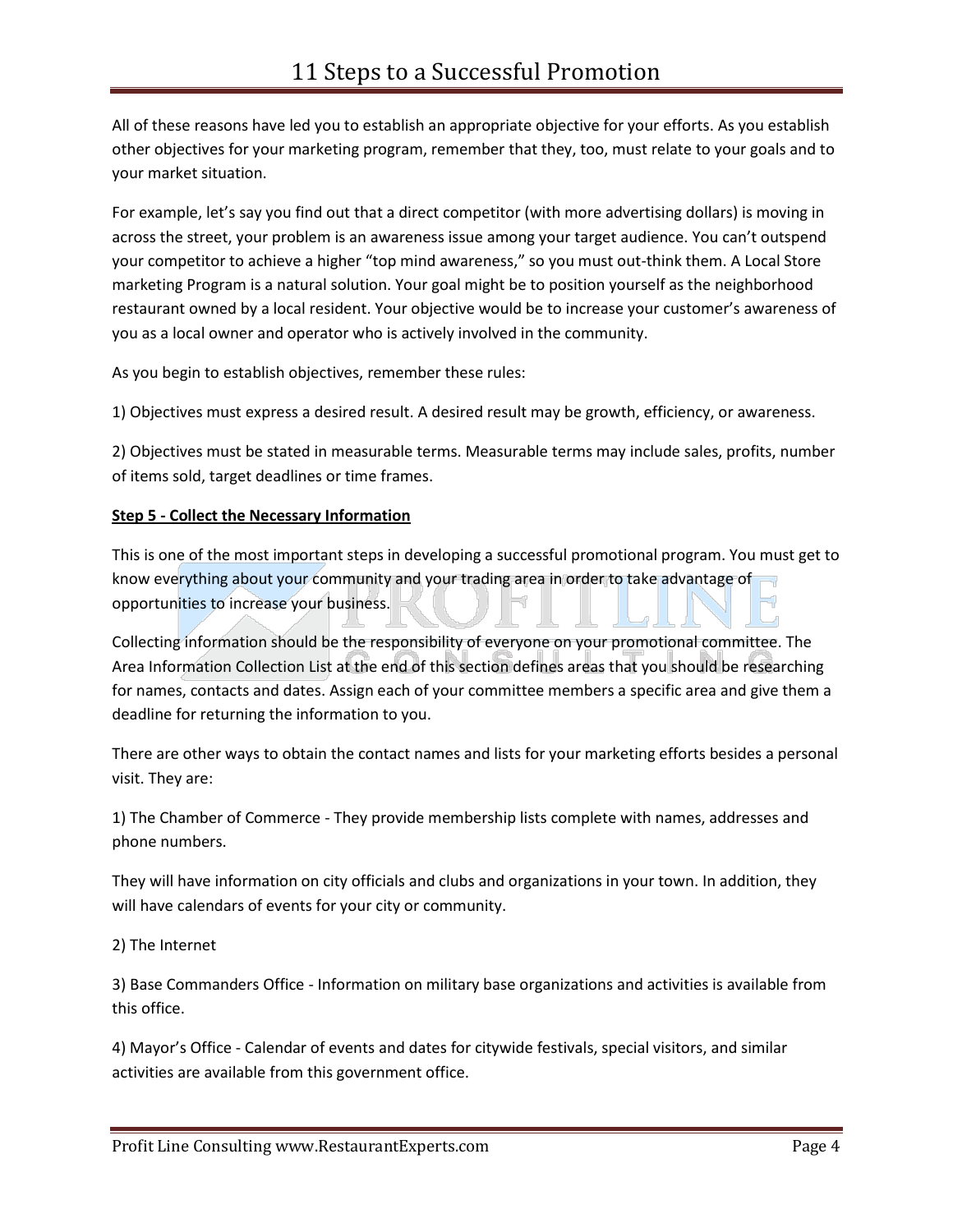The importance of collecting information about your area should not be minimized. You must have the right information before you can proceed with developing your strategies.

#### **Step 6 - Decide on Your Strategies and Tactics**

In your overall marketing plan you may set down the same objectives in different areas of your plan. "To increase by the number of Family Sized pizzas ordered in the months of October and November by 15%" may also show up as an objective under the advertising area, under the product area and under the Local Store Marketing area. The objective may be the same, but the strategies for achieving the objective will be different in each case.

In the area of advertising, your strategy may be to develop a new print ad about your Family Size pizza. In the area of product, your strategy may be to use sliced mushrooms versus chopped mushrooms to increase appeal of the pizza.

These strategies, however, are designed to help you concentrate on the opportunities in a three to five mile radius around your restaurant, and your market strategies should be based on taking advantage of these opportunities.

By this stage your employees should have completed their information collection tasks. It is now time to sit down with your employees and decide which events and groups in your neighborhood you will use to achieve your promotional objectives.

You should review once again your marketing goals and objectives. Let's look at our Italian Restaurant example once again.

Goal: To be recognized as the favorite eating place of families in your neighborhood.

And one of the objectives we established in response to this goal was:

Objective: To increase by the number of Family Size pizzas ordered in the months of October and November by 15%.

Now you must decide on the strategies and tactics you will implement to achieve this objective. Remember, strategies are the methods you are going to use to reach the objective, and tactics are the detailed plans required to implement the strategy.

During the meeting put the objective where all of your employees can see it. Explain that to achieve this objective you must be able to communicate what an excellent value your Family Size pizza is to families. Ask them to look over the Area Information Collection List to see if any events or groups might be helpful in getting this message across to families.

There are no right or wrong strategies. Any number of strategies may be used successfully to achieve an objective.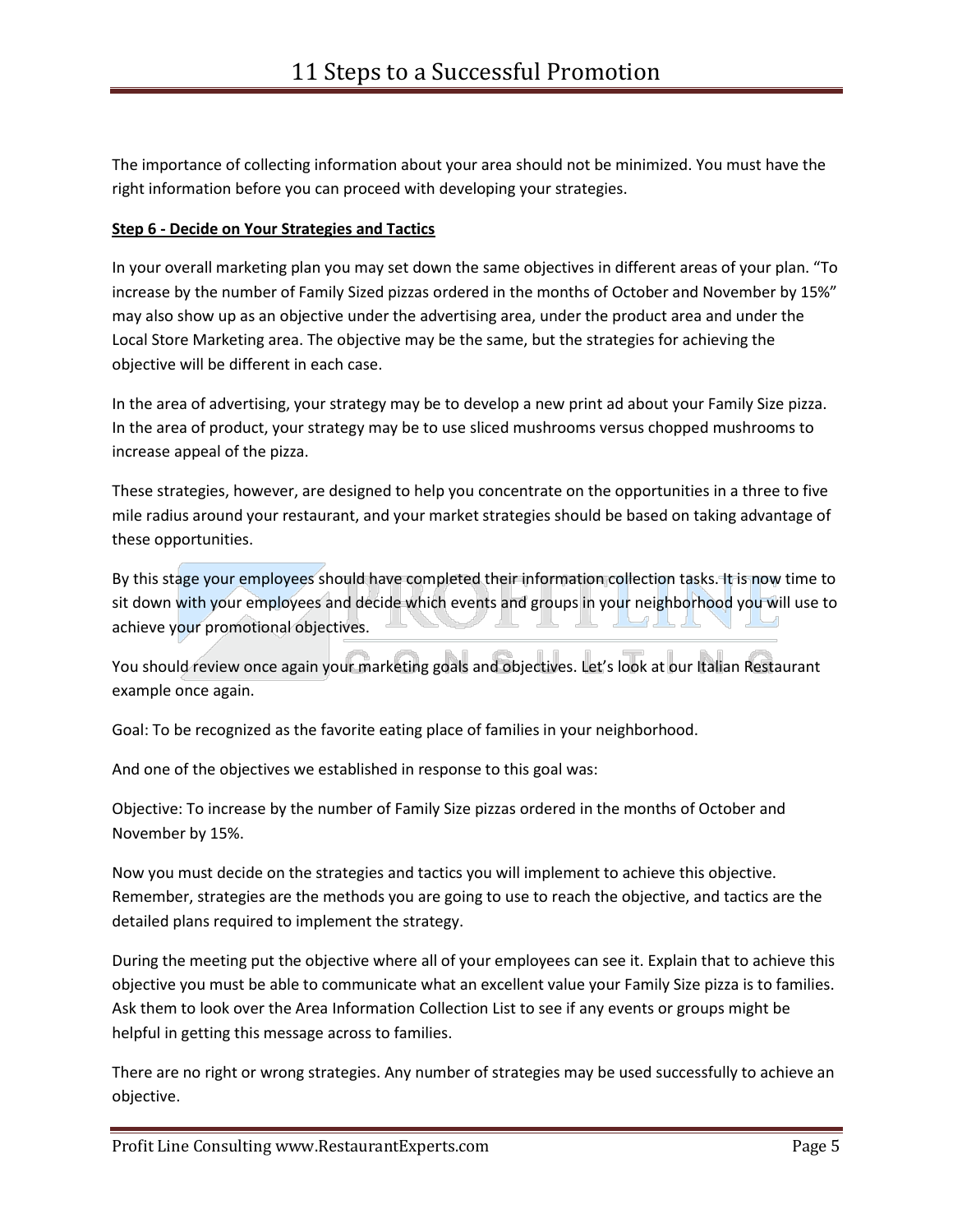Your primary task is to decide on the strategy that fits your budget and personnel.

For example, perhaps your employees notice that the city is holding a festival in the fall and has invited area restaurants to set up food booths.

Your Area Information Collection List also notes that the local elementary school is having a carnival in October and is looking for retailers and merchants to participate

You read further and find out that the city's festival is being held in a park across town and that merchants are being charged \$500 to participate. The school carnival is being held three blocks from your restaurant and the booth fee is only \$25.00. If you can do both activities within your budget and personnel restraints, do so. However, if only one activity is feasible, then you must decide which will provide you the greatest return on your investment.

Suppose you and your employees decided to participate in the elementary school carnival. Now you can set down your strategy.

Strategy: Create an Italian Restaurant food booth to gain exposure and increased awareness among families with elementary school age students.

Tactics: Your tactics are the means by which you implement the strategy. You must decide if you are going to build a booth and, if so, who will be responsible. You must decide on signage and what you are going to serve. You must decide who is going to staff the booth and how you will handle the product and the money.

Most important, you must remember your objectives to increase the sales on Family Size pizza.

This objective will determine what you sell – pizza, and what you will emphasize on your signage and on any menus or coupons that you distribute.

Your tactics do not have to be decided upon at your initial strategy meeting. You should set down a general plan with specific dates scheduled for a future tactical meeting.

The following guidelines will help you set up your meeting.

1) Review your restaurant's promotional goals and objectives.

2) Pass out copies of your Area Information Collection List that will have the possible groups and events with which you can develop promotional programs.

3) Let your employees help decide with which groups and events they wish to work. Keep reminding them about your restaurant's objectives and choose those options that will best achieve those objectives.

4) Give each employee 12 blank copies of the monthly calendars. Let each of them write in those monthly decisions you make concerning your marketing efforts. Stress that you will be listing your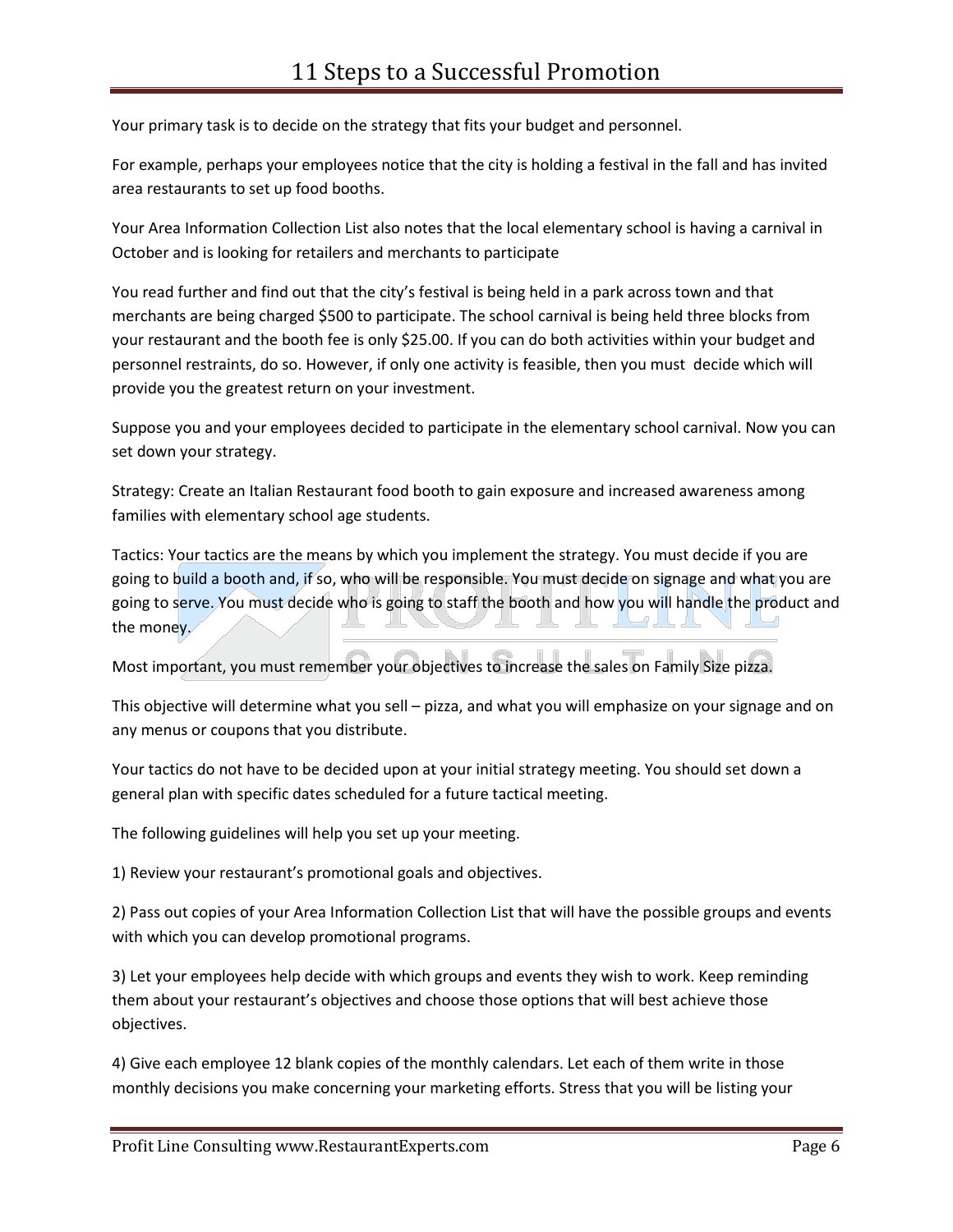restaurant's sales objectives opposite each week of the month and that whatever decision they make will have a direct impact on those sales figures.

5) Set weekly and monthly deadlines for completing the program. For instance, if you plan a restaurant tour letter campaign to local schools and youth groups during the month of January, put on the calendar the number of letters you want addressed, signed and mailed each week.

6) Plan ahead. Don't wait to the last minute to carry out your ideas.

7) Once your entire year's (or six months') calendar is written down, take back everyone's copies and tell them you will post a clean copy of each month's plans in your office.

Communicate to your employees that even though you have completed the annual marketing plan it should not prevent them from proposing a new or different idea if something worthwhile is brought to their attention.

As you can see, this step requires full employee participation. Keep your employees informed and involved.

## **Step 7 - Divide Budget Dollars**

How much should I spend? The answer to that question will always be . . . as much as you can afford.

There are no clear-cut answers or hard-and-fast rules for marketing expenditures. The decision depends upon your particular situation. Keep in mind that LSM is not a replacement for a regular advertising program and will need to be factored into your budget. In some markets media costs may be so high that it takes a restaurateur's entire marketing budget just to maintain a minimal presence in the marketplace. With very few dollars left for LSM, the restaurateur must be more creative and stringent in planning LSM events.

Always plan six months in advance. A full year in advance is even better. Follow these guidelines as you go:

1) Project sales for at least the next six months.

## 2) Write down these estimates

3) Determine the percentage you wish to spend for all your marketing efforts advertising, public relations, research, sales promotion, LSM, etc. Restaurateurs vary widely in what they commit to marketing. The percentages can average anywhere from 1% to 8%, even higher in new markets. Three to five percent is the most common.

4) Assign a total dollar budget to your promotional activities for the next six months (or one year). As you begin developing your plan, you will know which ideas you can afford to implement and which will be too extravagant.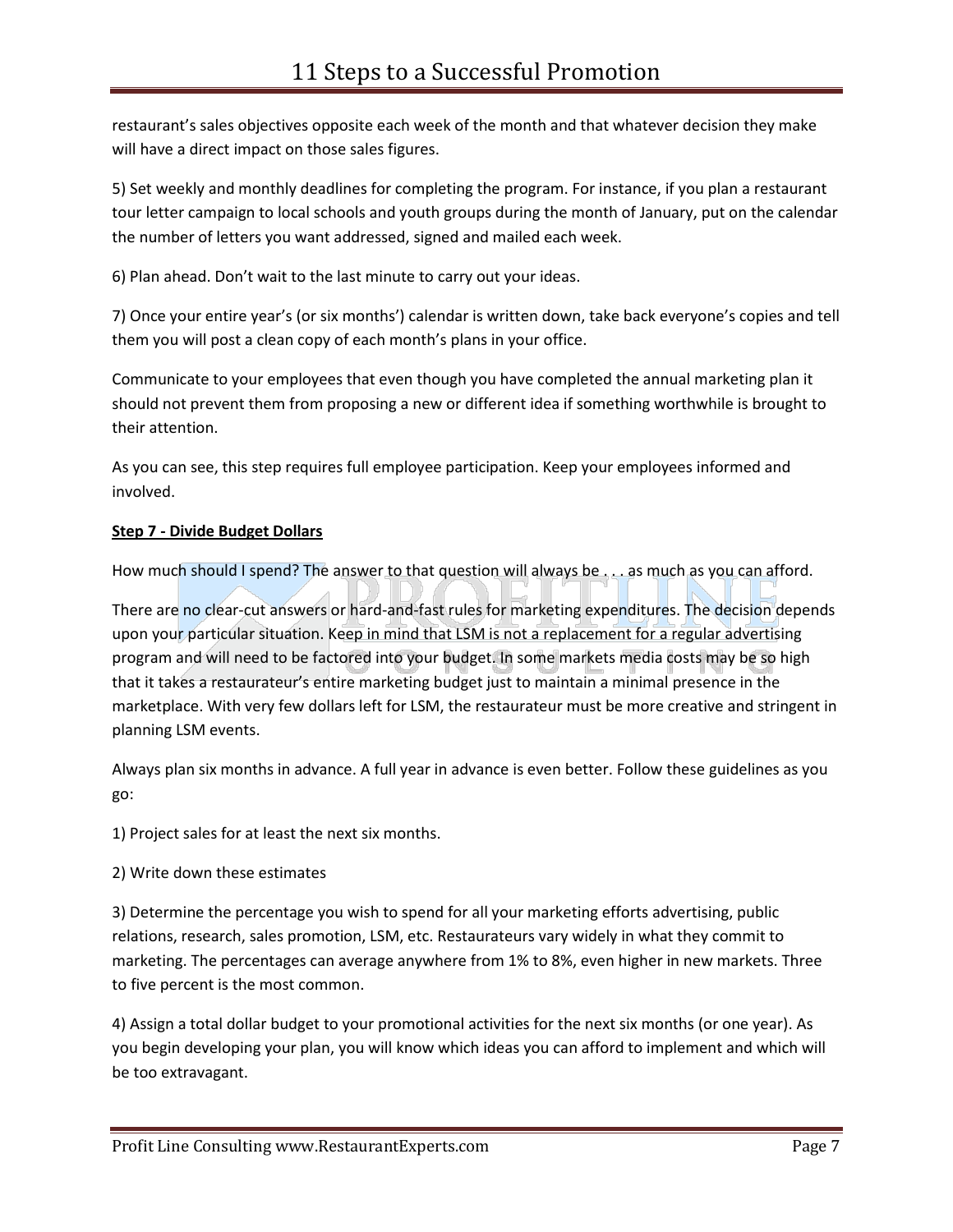5) Decide what type of advertising and promotions you will use. These could include newspaper advertisements, direct mail campaigns, radio/TV campaigns, coupons or more.

6) Estimate your production costs for all advertising.

7) Determine what your direct advertising costs will be. Call and ask your media reps to get these figures.

8) Total the costs you have collected. Can you afford to implement all of your plans? If not, you need to determine the importance of each of your objectives in your overall marketing plan.

9) If you feel that participation in your community's annual festival is essential, then you may decide to reduce your newspaper advertising and switch your dollars to your LSM effort.

### **Step 8 - Implement Your Plan**

Implementing the promotional plan you have put together in conjunction with your employees is your responsibility. However, you cannot do it alone. You must delegate and assign tasks to every employee or member of your marketing committee.

You must first write down the decisions you made during your strategy meeting and begin to assign deadlines for accomplishing each major task. Outline your plan according to dates and fill in those dates on monthly calendars.

Gather your employees once more. Outline specific tasks that need to be accomplished within the next four to six weeks and call for volunteers. Employees will work harder at a task that interests them and for which they volunteered for rather than at something to which they were arbitrarily assigned. If you find during this meeting that you cannot get anyone to volunteer for the more tedious chores, offer an incentive. This could be a cash bonus or a day off with pay.

Once each task has been delegated, fill in the responsible person's name on the Assignment Work Sheet for that month. As employees finish their assignments, allow them to cross out or check off their names in the completed column. Be sure to give each employee positive feedback when he or she completes the task.

A successful promotional program can only be achieved through the joint effort of you and all of your employees. Together you must decide on the plan and then work as a team to achieve your goals. The strategy meeting will help you do this.

#### **Step 9 - Analyze The Results**

Evaluate and analyze every promotional activity you organize. The first year you coordinate an active Local Store Marketing campaign will be the toughest. Once you have involved yourself and your restaurant in various types of activities, you can more readily determine which will be more successful in helping you achieve your goals.